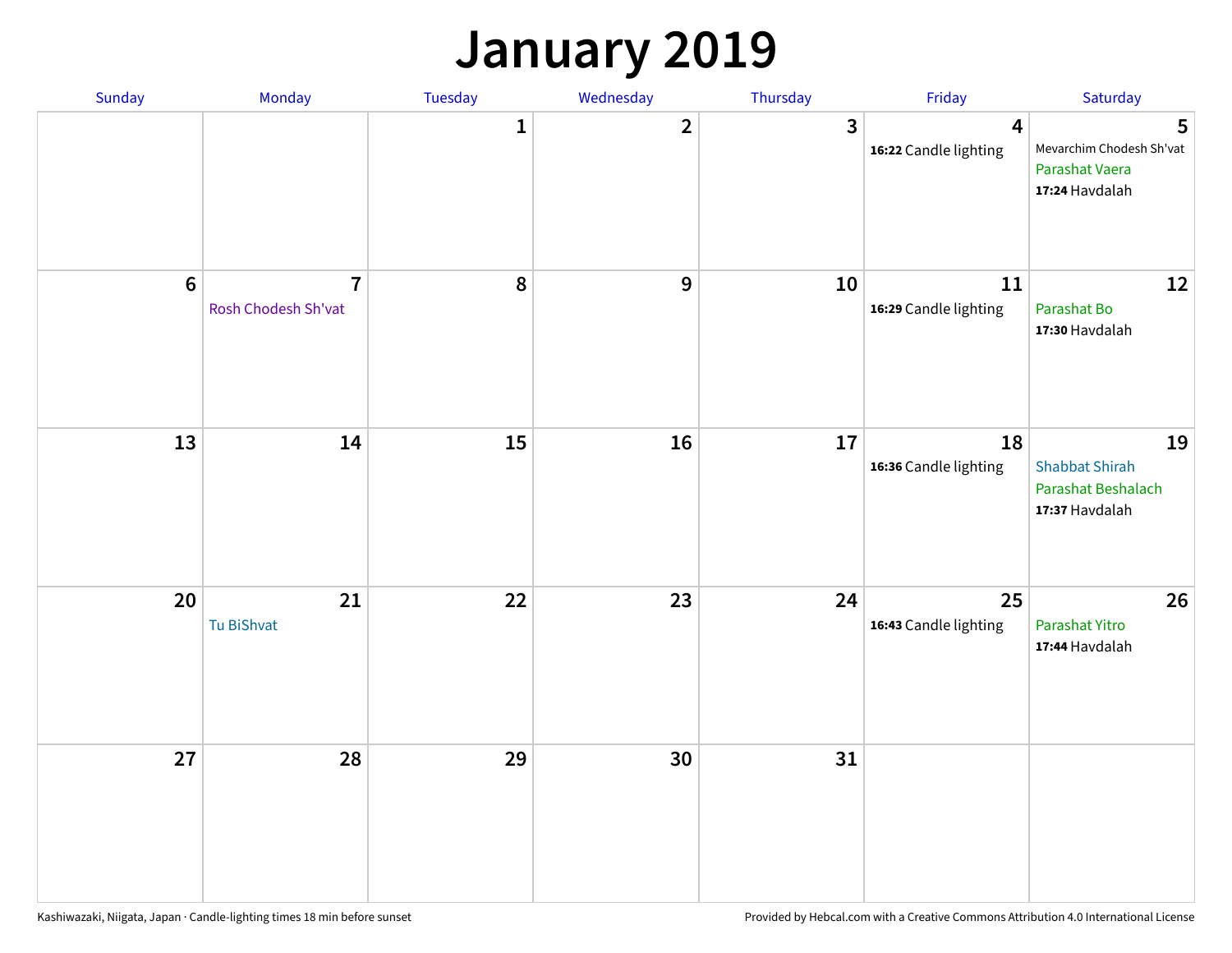# **February 2019**

| Sunday | Monday                  | Tuesday                  | Wednesday                      | Thursday       | Friday                                | Saturday                                                                                  |
|--------|-------------------------|--------------------------|--------------------------------|----------------|---------------------------------------|-------------------------------------------------------------------------------------------|
|        |                         |                          |                                |                | $\mathbf{1}$<br>16:51 Candle lighting | $\overline{2}$<br>Mevarchim Chodesh Adar I<br><b>Parashat Mishpatim</b><br>17:51 Havdalah |
| 3      | $\overline{\mathbf{4}}$ | 5<br>Rosh Chodesh Adar I | $\bf 6$<br>Rosh Chodesh Adar I | $\overline{7}$ | $\pmb{8}$<br>16:59 Candle lighting    | 9<br>Parashat Terumah<br>17:58 Havdalah                                                   |
| 10     | 11                      | 12                       | 13                             | 14             | 15<br>17:06 Candle lighting           | 16<br>Parashat Tetzaveh<br>18:05 Havdalah                                                 |
| 17     | 18                      | 19<br><b>Purim Katan</b> | 20                             | 21             | 22<br>17:13 Candle lighting           | 23<br>Parashat Ki Tisa<br>18:12 Havdalah                                                  |
| 24     | 25                      | 26                       | 27                             | 28             |                                       |                                                                                           |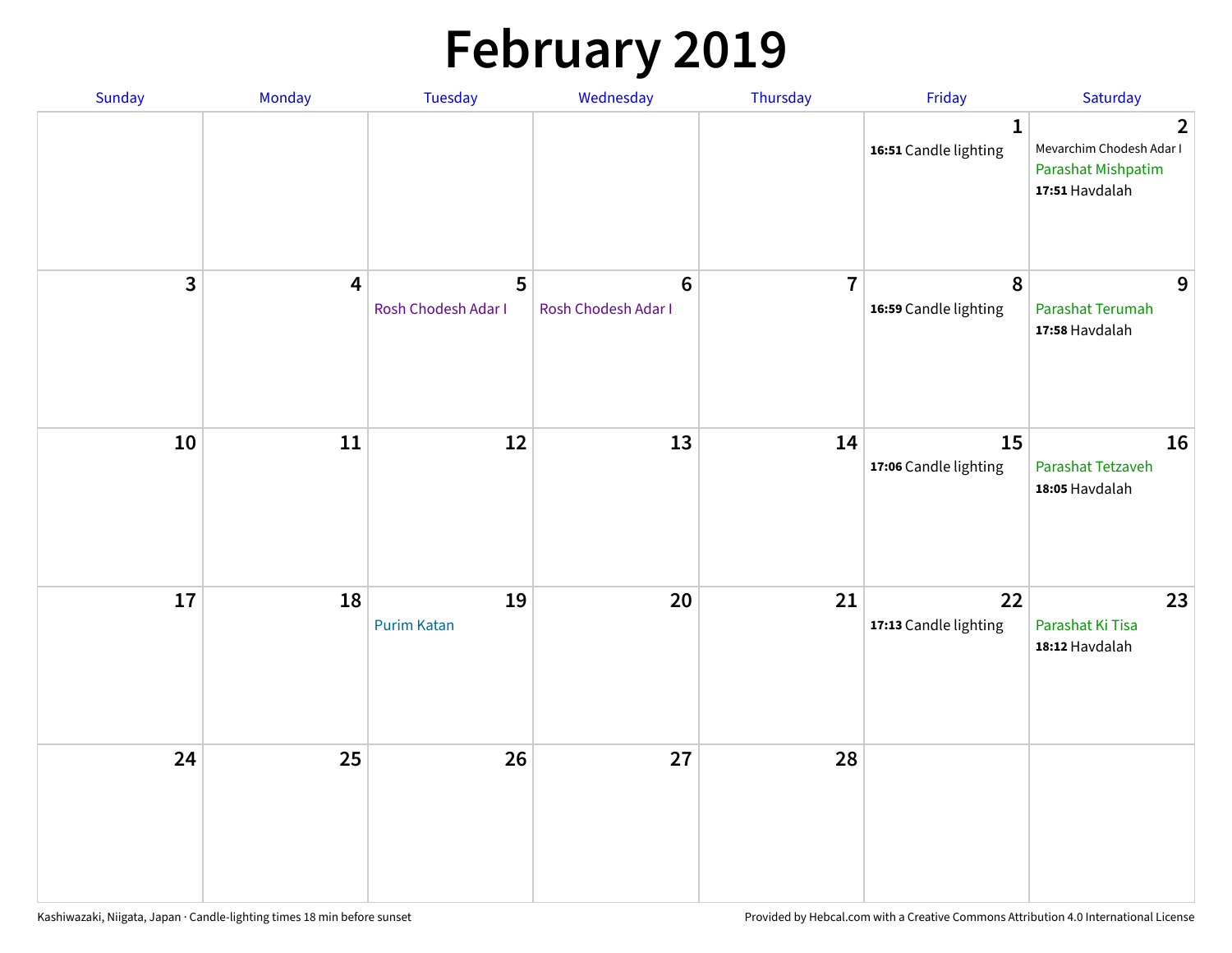## **March 2019**

| Sunday         | Monday                  | Tuesday | Wednesday                                                                                | Thursday                               | Friday                                              | Saturday                                                                                                      |
|----------------|-------------------------|---------|------------------------------------------------------------------------------------------|----------------------------------------|-----------------------------------------------------|---------------------------------------------------------------------------------------------------------------|
|                |                         |         |                                                                                          |                                        | $\mathbf{1}$<br>17:20 Candle lighting               | $\overline{2}$<br><b>Shabbat Shekalim</b><br>Mevarchim Chodesh Adar II<br>Parashat Vayakhel<br>18:19 Havdalah |
| $\overline{3}$ | $\overline{\mathbf{4}}$ | 5       | $6\phantom{1}6$                                                                          | $\overline{7}$<br>Rosh Chodesh Adar II | 8<br>Rosh Chodesh Adar II<br>17:27 Candle lighting  | 9<br>Parashat Pekudei<br>18:25 Havdalah                                                                       |
| 10             | 11                      | 12      | 13                                                                                       | 14                                     | 15<br>17:34 Candle lighting                         | 16<br><b>Shabbat Zachor</b><br>Parashat Vayikra<br>18:32 Havdalah                                             |
| 17             | 18                      | 19      | 20<br>04:34 Fast begins<br><b>Ta'anit Esther</b><br>18:28 Fast ends<br><b>Erev Purim</b> | 21<br>Purim                            | 22<br><b>Shushan Purim</b><br>17:40 Candle lighting | 23<br><b>Parashat Tzav</b><br>18:38 Havdalah                                                                  |
| 24             | 25                      | 26      | 27                                                                                       | 28                                     | 29<br>17:47 Candle lighting                         | 30<br><b>Shabbat Parah</b><br>Mevarchim Chodesh Nisan<br>Parashat Shmini<br>18:45 Havdalah                    |
| 31             |                         |         |                                                                                          |                                        |                                                     |                                                                                                               |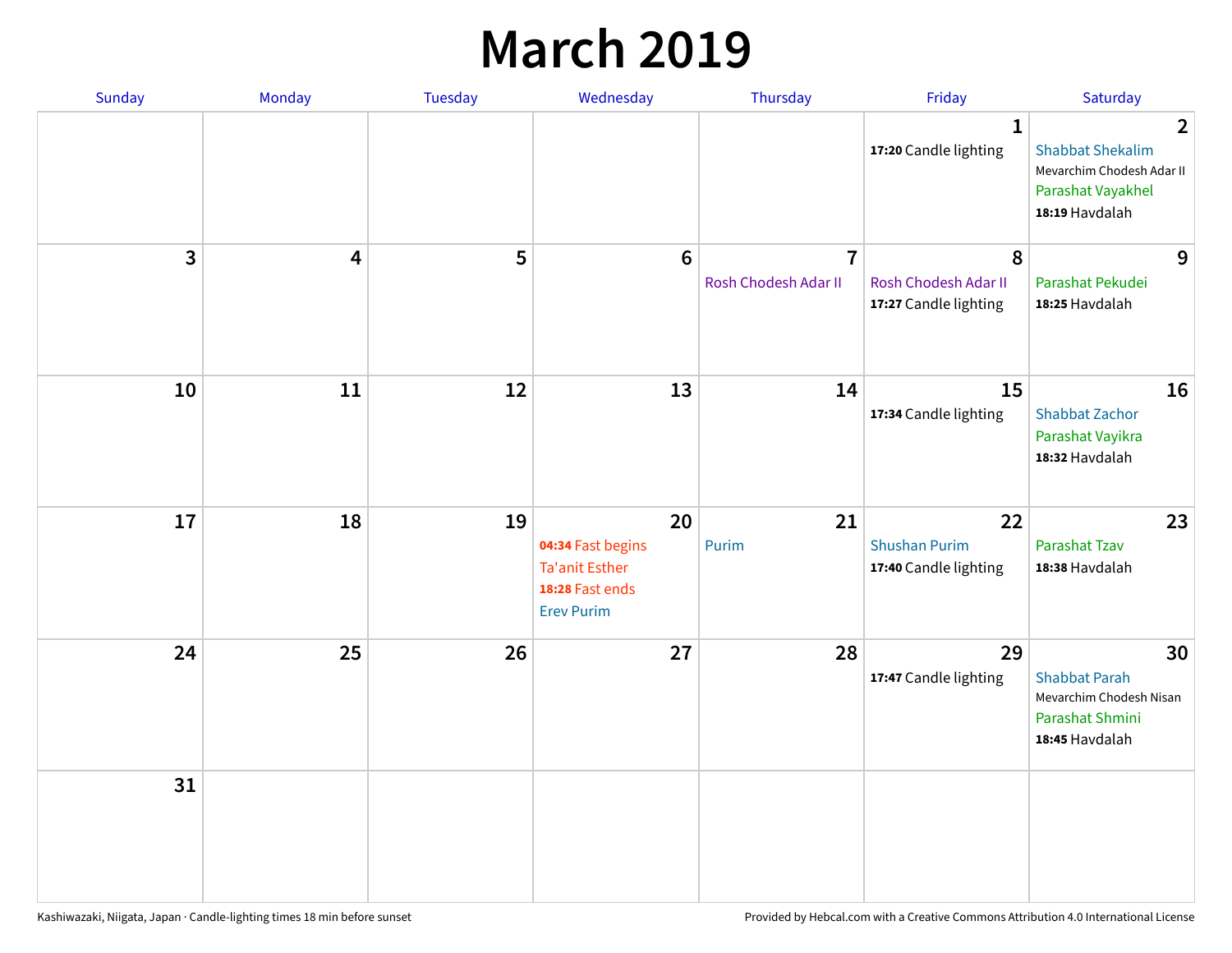## **April 2019**

| Sunday                                   | Monday                  | Tuesday                | Wednesday             | Thursday                                        | Friday                                                                                            | Saturday                                                                                 |
|------------------------------------------|-------------------------|------------------------|-----------------------|-------------------------------------------------|---------------------------------------------------------------------------------------------------|------------------------------------------------------------------------------------------|
|                                          | $\mathbf{1}$            | $\overline{2}$         | 3                     | $\overline{4}$                                  | 5<br>17:53 Candle lighting                                                                        | 6<br>Shabbat HaChodesh<br><b>Rosh Chodesh Nisan</b><br>Parashat Tazria<br>18:52 Havdalah |
| $\overline{7}$                           | 8                       | $\boldsymbol{9}$       | 10                    | 11                                              | 12<br>17:59 Candle lighting                                                                       | 13<br><b>Shabbat HaGadol</b><br>Parashat Metzora<br>18:59 Havdalah                       |
| 14                                       | 15<br>Yom HaAliyah      | 16                     | 17                    | 18                                              | 19<br>03:45 Fast begins<br><b>Ta'anit Bechorot</b><br><b>Erev Pesach</b><br>18:05 Candle lighting | 20<br>Pesach I<br>19:05 Candle lighting                                                  |
| 21<br><b>Pesach II</b><br>19:07 Havdalah | 22<br>Pesach III (CH"M) | 23<br>Pesach IV (CH"M) | 24<br>Pesach V (CH"M) | 25<br>Pesach VI (CH"M)<br>18:11 Candle lighting | 26<br><b>Pesach VII</b><br>18:12 Candle lighting                                                  | 27<br><b>Pesach VIII</b><br>19:13 Havdalah                                               |
| 28                                       | 29                      | 30                     |                       |                                                 |                                                                                                   |                                                                                          |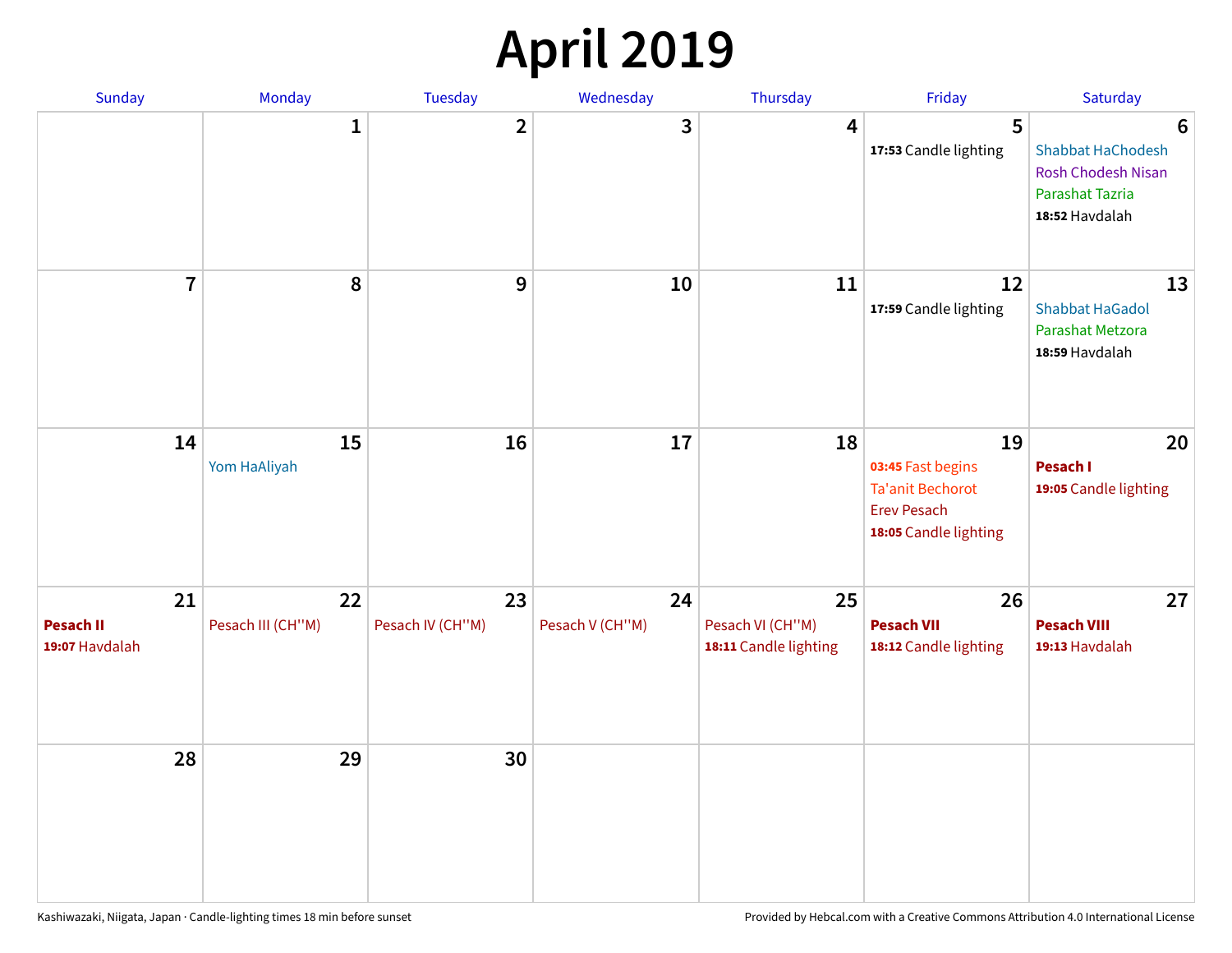## **May 2019**

| Sunday                  | Monday                                | Tuesday        | Wednesday          | Thursday                      | Friday                                | Saturday                                                              |
|-------------------------|---------------------------------------|----------------|--------------------|-------------------------------|---------------------------------------|-----------------------------------------------------------------------|
|                         |                                       |                | 1                  | $\overline{2}$<br>Yom HaShoah | $\mathbf{3}$<br>18:18 Candle lighting | 4<br>Mevarchim Chodesh Iyyar<br>Parashat Achrei Mot<br>19:20 Havdalah |
| 5<br>Rosh Chodesh Iyyar | $6\phantom{1}6$<br>Rosh Chodesh Iyyar | $\overline{7}$ | 8<br>Yom HaZikaron | 9<br>Yom HaAtzma'ut           | 10<br>18:24 Candle lighting           | 11<br>Parashat Kedoshim<br>19:27 Havdalah                             |
| 12                      | 13                                    | 14             | 15                 | 16                            | 17<br>18:30 Candle lighting           | 18<br><b>Parashat Emor</b><br>19:34 Havdalah                          |
| 19<br>Pesach Sheni      | 20                                    | 21             | 22                 | 23<br>Lag BaOmer              | 24<br>18:36 Candle lighting           | 25<br>Parashat Behar<br>19:40 Havdalah                                |
| 26                      | 27                                    | 28             | 29                 | 30                            | 31<br>18:41 Candle lighting           |                                                                       |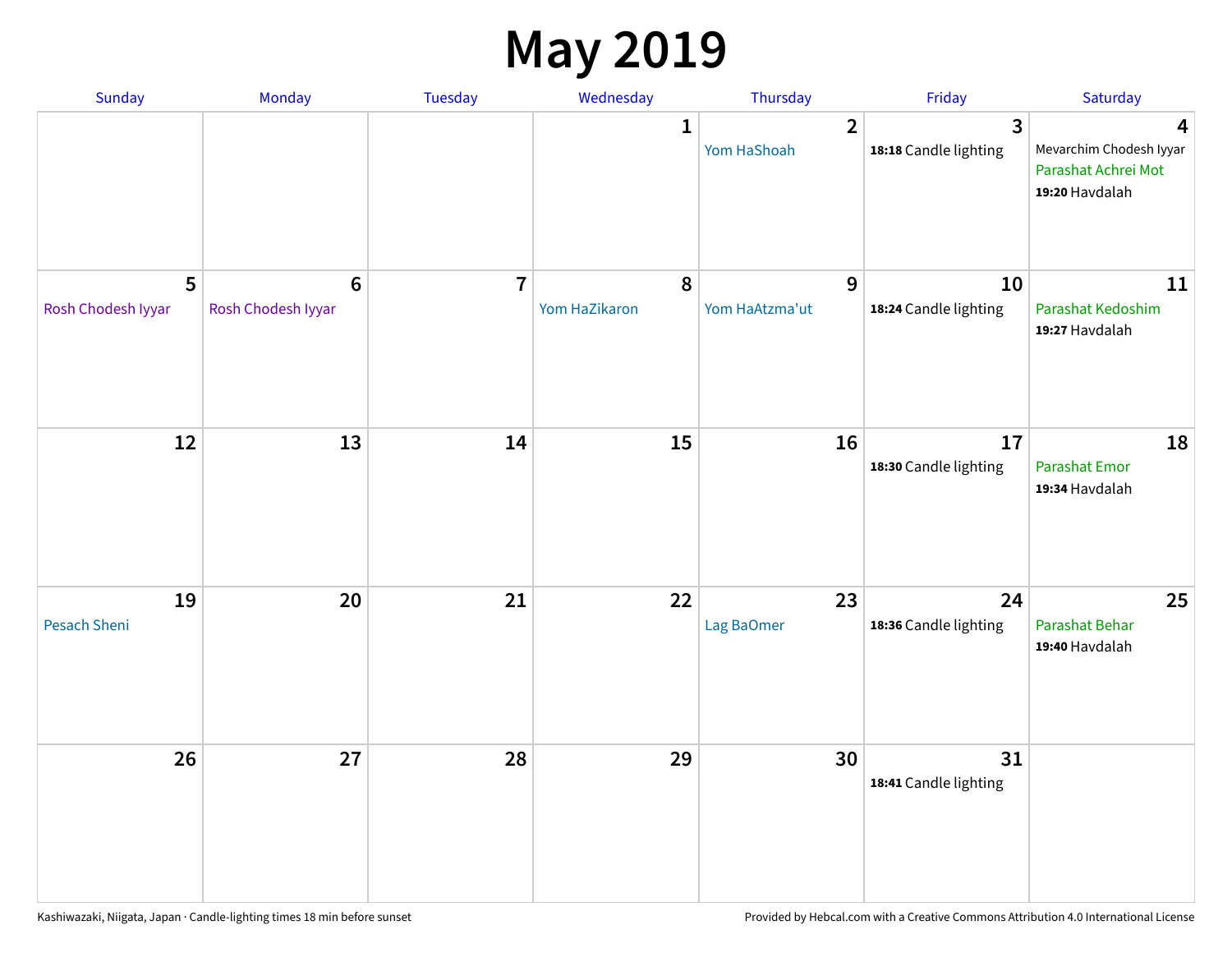#### **June 2019**

| Sunday                                         | Monday                                    | Tuesday                                     | Wednesday | Thursday        | Friday                                  | Saturday                                                               |
|------------------------------------------------|-------------------------------------------|---------------------------------------------|-----------|-----------------|-----------------------------------------|------------------------------------------------------------------------|
|                                                |                                           |                                             |           |                 |                                         | 1<br>Mevarchim Chodesh Sivan<br>Parashat Bechukotai<br>19:46 Havdalah  |
| $\overline{2}$<br>Yom Yerushalayim             | $\mathbf{3}$                              | $\overline{4}$<br><b>Rosh Chodesh Sivan</b> | 5         | $6\phantom{1}6$ | $\overline{7}$<br>18:46 Candle lighting | 8<br><b>Erev Shavuot</b><br>Parashat Bamidbar<br>19:51 Candle lighting |
| 9<br><b>Shavuot I</b><br>19:52 Candle lighting | 10<br><b>Shavuot II</b><br>19:52 Havdalah | 11                                          | 12        | 13              | 14<br>18:49 Candle lighting             | 15<br><b>Parashat Nasso</b><br>19:55 Havdalah                          |
| 16                                             | 17                                        | 18                                          | 19        | 20              | 21<br>18:51 Candle lighting             | 22<br>Parashat Beha'alotcha<br>19:57 Havdalah                          |
| 23                                             | 24                                        | 25                                          | 26        | 27              | 28<br>18:52 Candle lighting             | 29<br>Mevarchim Chodesh Tamuz<br>Parashat Sh'lach<br>19:57 Havdalah    |
| 30                                             |                                           |                                             |           |                 |                                         |                                                                        |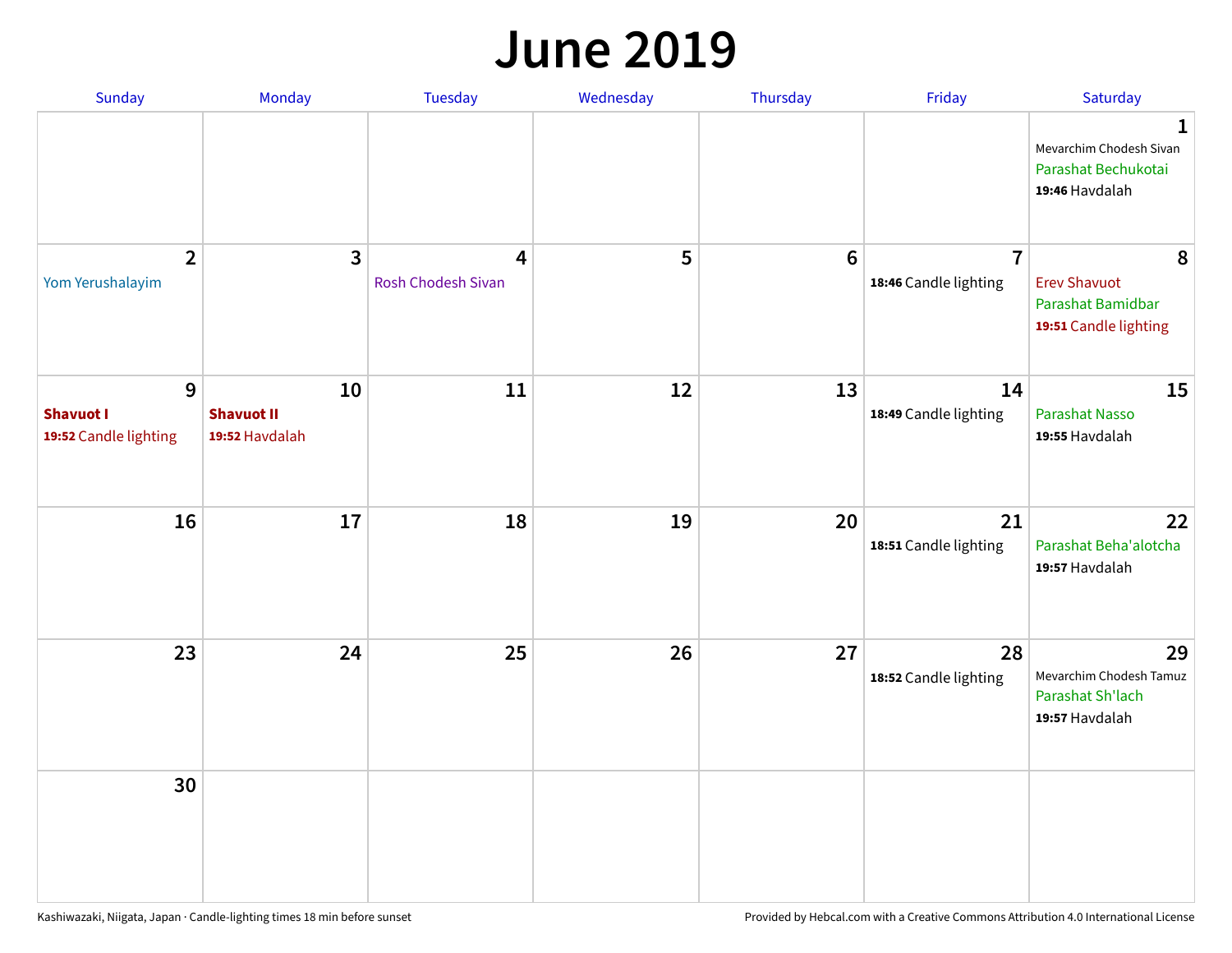## **July 2019**

| Sunday                                                           | Monday       | Tuesday        | Wednesday                                   | Thursday                | Friday                      | Saturday                                                                |
|------------------------------------------------------------------|--------------|----------------|---------------------------------------------|-------------------------|-----------------------------|-------------------------------------------------------------------------|
|                                                                  | $\mathbf{1}$ | $\overline{2}$ | $\overline{3}$<br><b>Rosh Chodesh Tamuz</b> | 4<br>Rosh Chodesh Tamuz | 5<br>18:52 Candle lighting  | $6\phantom{1}6$<br>Parashat Korach<br>19:56 Havdalah                    |
| $\overline{7}$                                                   | 8            | $\overline{9}$ | 10                                          | 11                      | 12<br>18:49 Candle lighting | 13<br><b>Parashat Chukat</b><br>19:53 Havdalah                          |
| 14                                                               | 15           | 16             | 17                                          | 18                      | 19<br>18:46 Candle lighting | 20<br><b>Parashat Balak</b><br>19:49 Havdalah                           |
| 21<br>03:08 Fast begins<br><b>Tzom Tammuz</b><br>19:39 Fast ends | 22           | 23             | 24                                          | 25                      | 26<br>18:41 Candle lighting | 27<br>Mevarchim Chodesh Av<br><b>Parashat Pinchas</b><br>19:43 Havdalah |
| 28                                                               | 29           | 30             | 31                                          |                         |                             |                                                                         |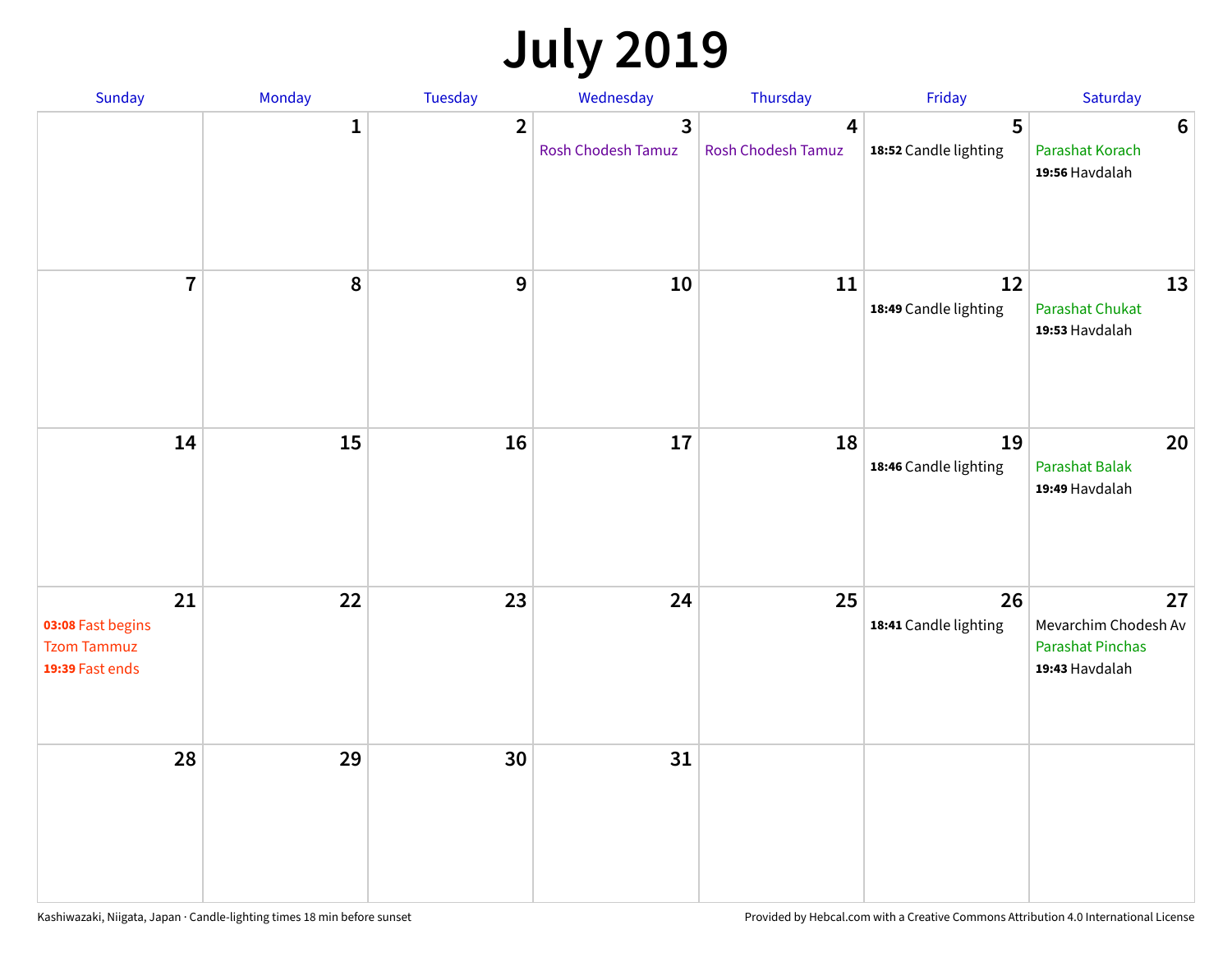# **August 2019**

| <b>Sunday</b>                                   | Monday | Tuesday         | Wednesday               | Thursday     | Friday                                                     | Saturday                                                                                                   |
|-------------------------------------------------|--------|-----------------|-------------------------|--------------|------------------------------------------------------------|------------------------------------------------------------------------------------------------------------|
|                                                 |        |                 |                         | $\mathbf{1}$ | $\overline{2}$<br>Rosh Chodesh Av<br>18:35 Candle lighting | $\overline{\mathbf{3}}$<br>Parashat Matot-Masei<br>19:35 Havdalah                                          |
| $\overline{\mathbf{4}}$                         | 5      | $6\phantom{1}6$ | $\overline{\mathbf{I}}$ | 8            | 9<br>18:28 Candle lighting                                 | 10<br><b>Shabbat Chazon</b><br>18:45 Fast begins<br>Erev Tish'a B'Av<br>Parashat Devarim<br>19:27 Havdalah |
| 11<br>Tish'a B'Av (observed)<br>19:18 Fast ends | 12     | 13              | 14                      | 15           | 16<br>Tu B'Av<br>18:19 Candle lighting                     | 17<br><b>Shabbat Nachamu</b><br>Parashat Vaetchanan<br>19:18 Havdalah                                      |
| 18                                              | 19     | 20              | 21                      | 22           | 23<br>18:10 Candle lighting                                | 24<br>Mevarchim Chodesh Elul<br><b>Parashat Eikev</b><br>19:08 Havdalah                                    |
| 25                                              | 26     | 27              | 28                      | 29           | 30<br>18:00 Candle lighting                                | 31<br><b>Rosh Chodesh Elul</b><br>Parashat Re'eh<br>18:57 Havdalah                                         |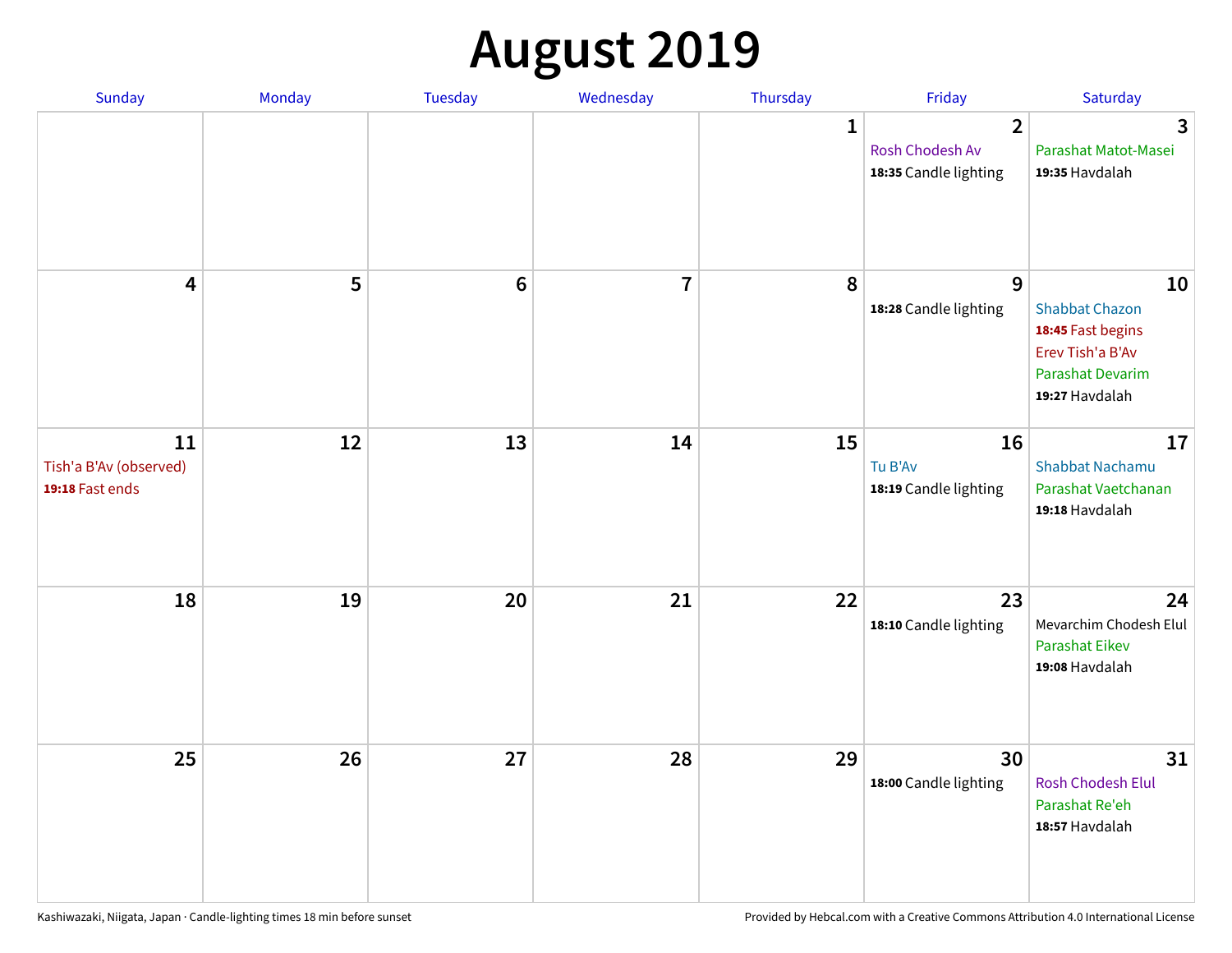## **September 2019**

| Sunday                                                      | Monday                                           | <b>Tuesday</b> | Wednesday | Thursday | Friday                                  | Saturday                                                    |
|-------------------------------------------------------------|--------------------------------------------------|----------------|-----------|----------|-----------------------------------------|-------------------------------------------------------------|
| $\mathbf{1}$<br>Rosh Hashana LaBehemot<br>Rosh Chodesh Elul | $\overline{2}$                                   | 3              | 4         | 5        | $6\phantom{1}$<br>17:50 Candle lighting | $\overline{7}$<br><b>Parashat Shoftim</b><br>18:46 Havdalah |
| 8                                                           | $\boldsymbol{9}$                                 | 10             | 11        | 12       | 13<br>17:39 Candle lighting             | 14<br>Parashat Ki Teitzei<br>18:35 Havdalah                 |
| 15                                                          | 16                                               | 17             | 18        | 19       | 20<br>17:29 Candle lighting             | 21<br>Leil Selichot<br>Parashat Ki Tavo<br>18:24 Havdalah   |
| 22                                                          | 23                                               | 24             | 25        | 26       | 27<br>17:18 Candle lighting             | 28<br>Parashat Nitzavim<br>18:13 Havdalah                   |
| 29<br>Erev Rosh Hashana<br>17:15 Candle lighting            | 30<br>Rosh Hashana 5780<br>18:10 Candle lighting |                |           |          |                                         |                                                             |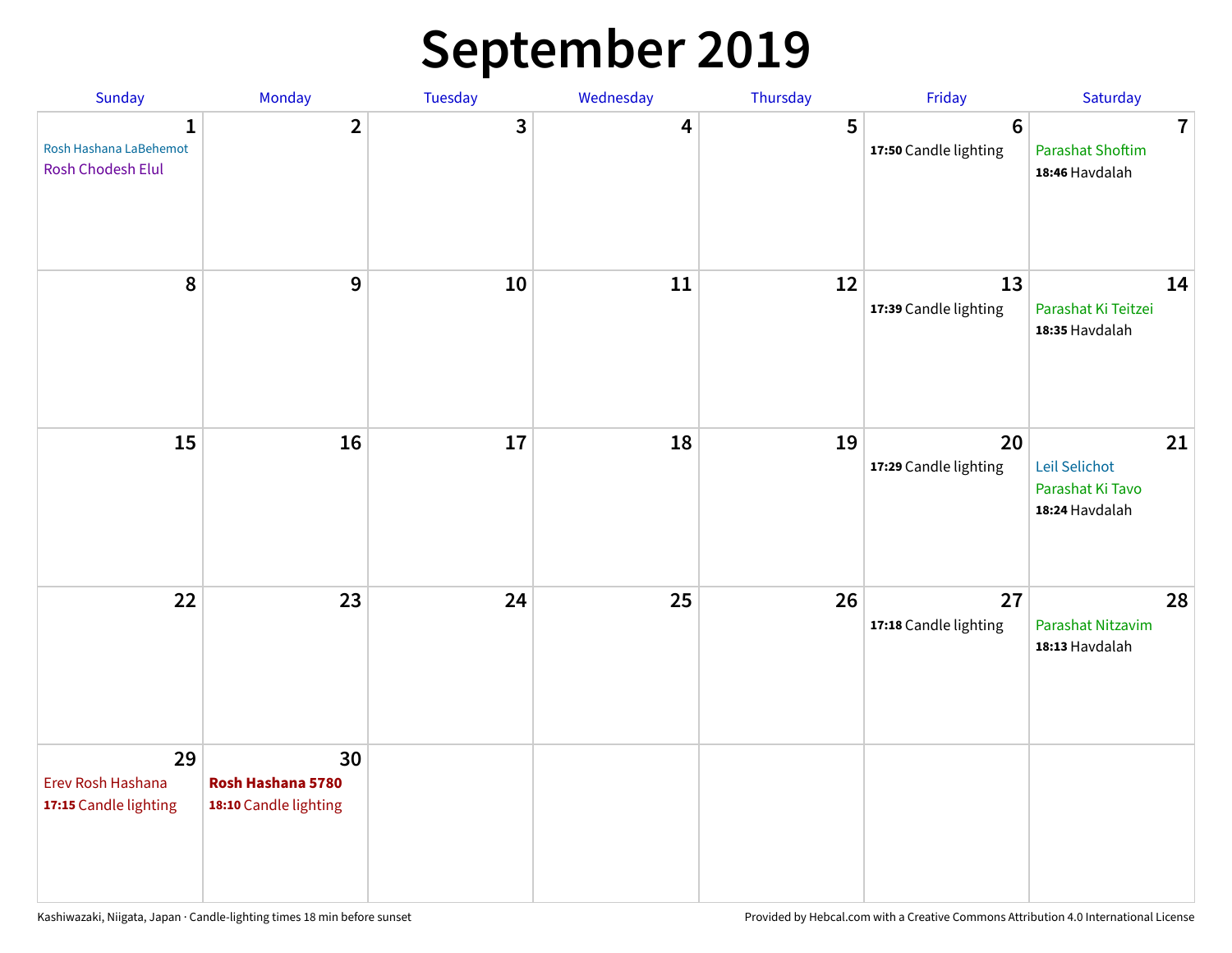## **October 2019**

| <b>Sunday</b>                                            | <b>Monday</b>                                        | <b>Tuesday</b>                                           | Wednesday                                                                      | Thursday               | Friday                                         | Saturday                                                                       |
|----------------------------------------------------------|------------------------------------------------------|----------------------------------------------------------|--------------------------------------------------------------------------------|------------------------|------------------------------------------------|--------------------------------------------------------------------------------|
|                                                          |                                                      | $\mathbf{1}$<br><b>Rosh Hashana II</b><br>18:09 Havdalah | $\overline{2}$<br>04:25 Fast begins<br><b>Tzom Gedaliah</b><br>18:00 Fast ends | 3                      | 4<br>17:07 Candle lighting                     | 5<br><b>Shabbat Shuva</b><br>Parashat Vayeilech<br>18:03 Havdalah              |
| 6                                                        | $\overline{7}$                                       | 8<br><b>Erev Yom Kippur</b><br>17:01 Candle lighting     | 9<br><b>Yom Kippur</b><br>17:57 Havdalah                                       | 10                     | 11<br>16:57 Candle lighting                    | 12<br>Parashat Ha'Azinu<br>17:53 Havdalah                                      |
| 13<br><b>Erev Sukkot</b><br>16:54 Candle lighting        | 14<br>Sukkot I<br>17:50 Candle lighting              | 15<br><b>Sukkot II</b><br>17:49 Havdalah                 | 16<br>Sukkot III (CH"M)                                                        | 17<br>Sukkot IV (CH"M) | 18<br>Sukkot V (CH"M)<br>16:47 Candle lighting | 19<br>Sukkot VI (CH"M)<br>17:43 Havdalah                                       |
| 20<br>Sukkot VII (Hoshana Raba)<br>16:45 Candle lighting | 21<br><b>Shmini Atzeret</b><br>17:41 Candle lighting | 22<br><b>Simchat Torah</b><br>17:40 Havdalah             | 23                                                                             | 24                     | 25<br>16:38 Candle lighting                    | 26<br>Mevarchim Chodesh Cheshvan<br><b>Parashat Bereshit</b><br>17:35 Havdalah |
| 27                                                       | 28                                                   | 29<br>Rosh Chodesh Cheshvan                              | 30<br>Rosh Chodesh Cheshvan                                                    | 31                     |                                                |                                                                                |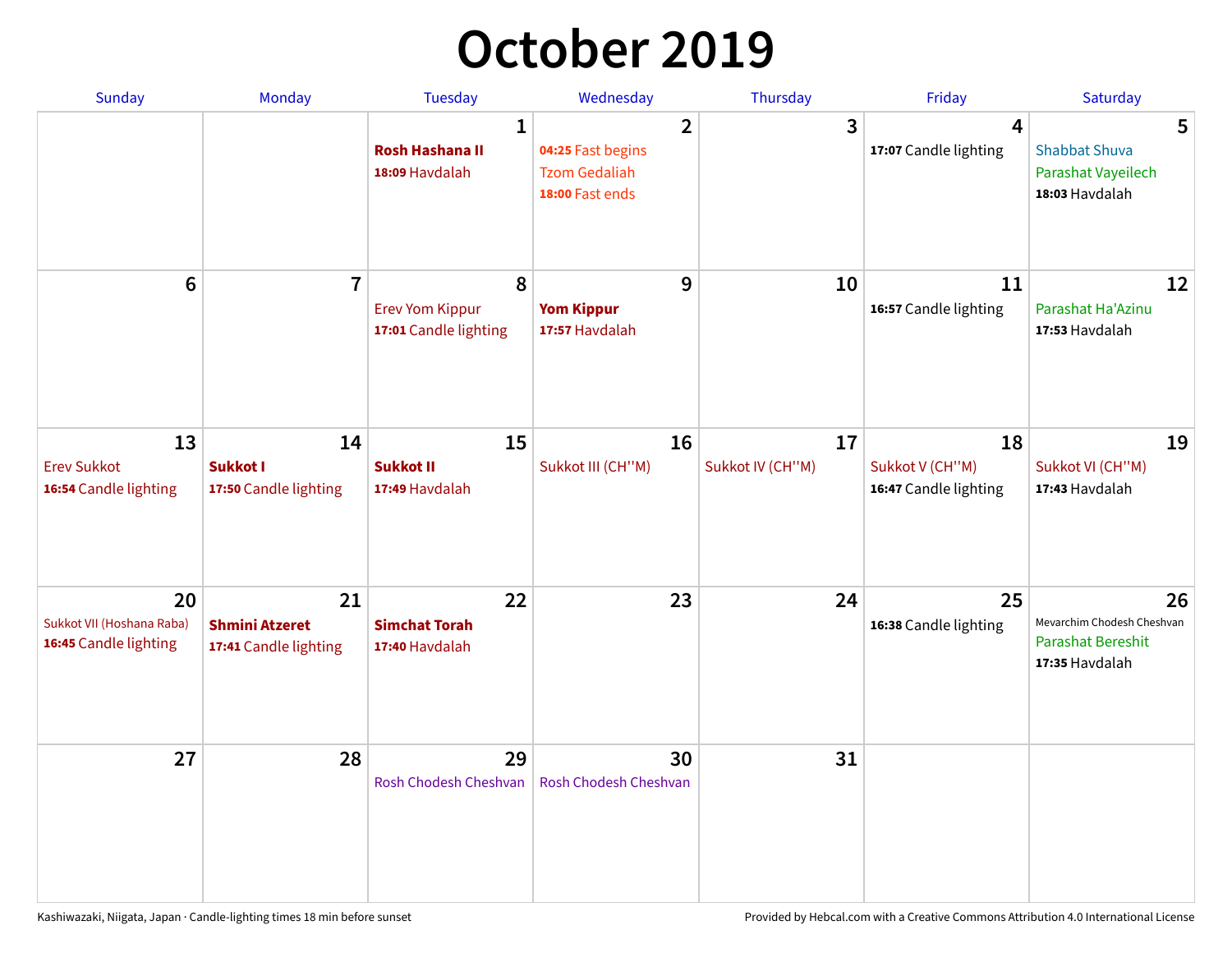#### **November 2019**

| Sunday | Monday                  | <b>Tuesday</b>                      | Wednesday      | Thursday                  | Friday                                                    | Saturday                                                                 |
|--------|-------------------------|-------------------------------------|----------------|---------------------------|-----------------------------------------------------------|--------------------------------------------------------------------------|
|        |                         |                                     |                |                           | $\mathbf{1}$<br>16:30 Candle lighting                     | $\overline{2}$<br><b>Parashat Noach</b><br>17:28 Havdalah                |
| 3      | $\overline{\mathbf{4}}$ | 5<br>Yom HaAliyah School Observance | $6\phantom{1}$ | $\overline{7}$            | 8<br>16:23 Candle lighting                                | 9<br>Parashat Lech-Lecha<br>17:21 Havdalah                               |
| 10     | 11                      | 12                                  | 13             | 14                        | 15<br>16:17 Candle lighting                               | 16<br>Parashat Vayera<br>17:16 Havdalah                                  |
| 17     | 18                      | 19                                  | 20             | 21                        | 22<br>16:13 Candle lighting                               | 23<br>Mevarchim Chodesh Kislev<br>Parashat Chayei Sara<br>17:13 Havdalah |
| 24     | 25                      | 26                                  | 27<br>Sigd     | 28<br>Rosh Chodesh Kislev | 29<br><b>Rosh Chodesh Kislev</b><br>16:10 Candle lighting | 30<br><b>Parashat Toldot</b><br>17:11 Havdalah                           |